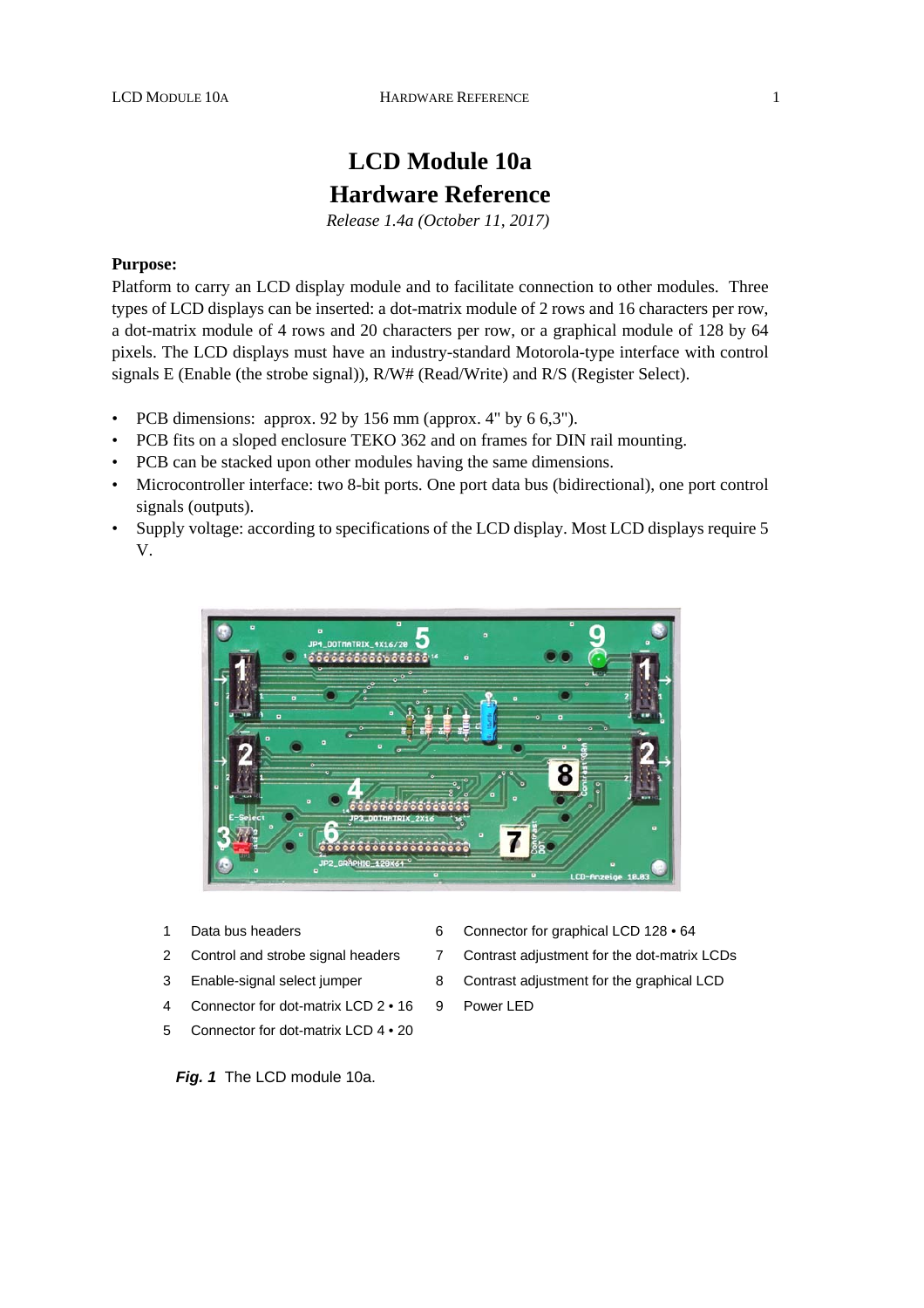

*Fig. 2* LCD module 10a block diagram.

### **Principles of Operation**

The interface comprises two 8-bit ports. One port is a bidirectional 8-bit bus, the other comprises eight control and strobe signals. Pin headers are mounted at both sides of the module, so that additional modules can be attached by daisy-chained connections. By appropriately setting a jumper, one of three enable signals can be selected for LCD control. So a maximum of three modules can be operated at one bus attached to two microcontroller ports.

### **Power Supply**

Power must be supplied from outside. The board has no voltage regulator. The supply voltage depends on the LCD display inserted. Most LCD displays require VCC = 5 V. Some LCD displays may require somewhat close tolerances. Power is fed to the module via the I/O port connectors.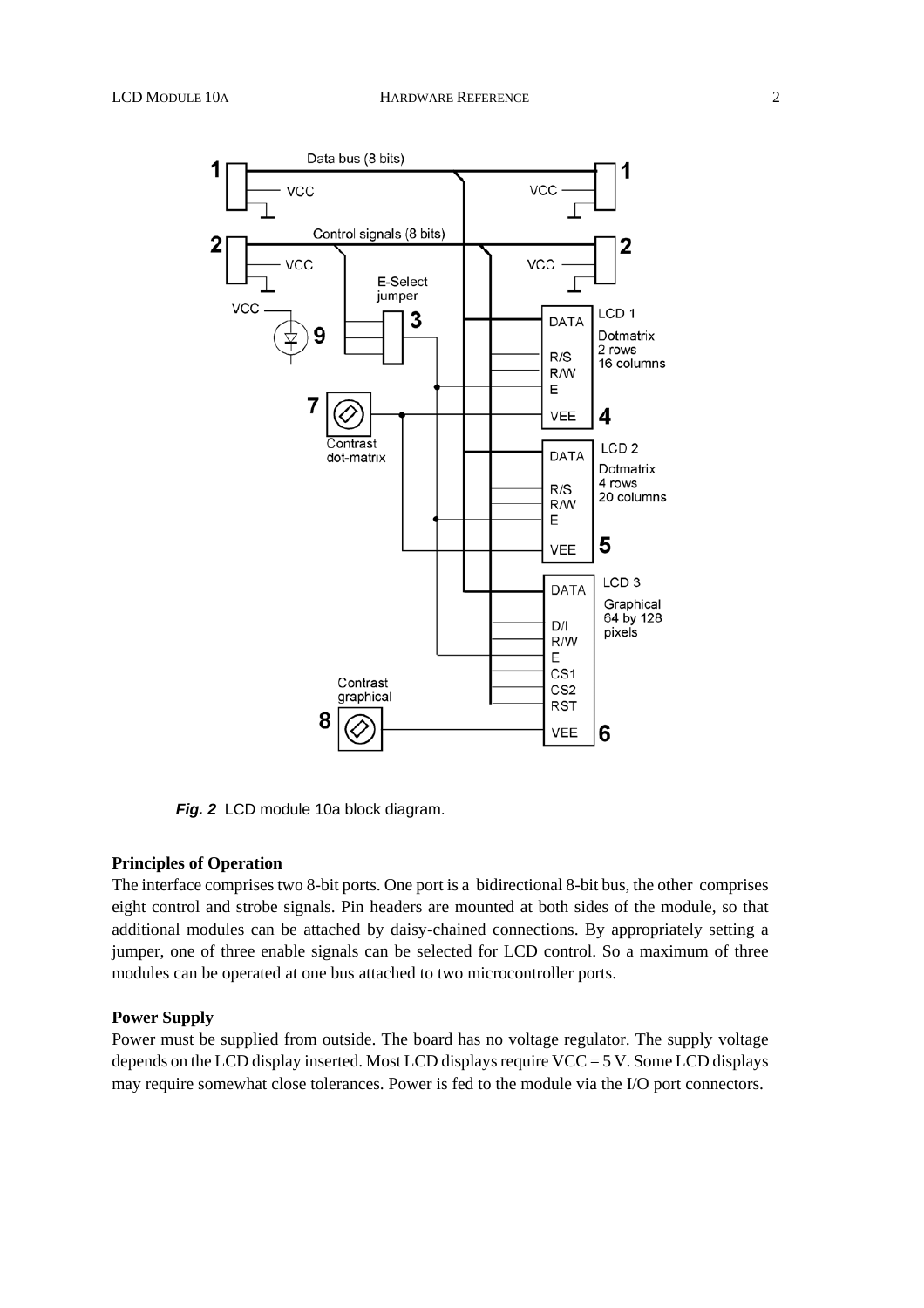### **I/O port connectors (1), (2)**

The I/O connectors are pin headers with 10 pins in two rows and a pin pitch of 2,54 mm (100 mil). Various types can be inserted (horizontal or vertical, on the component side or on the soldering side, shrouded or not and so on). The assignment of the I/O signals, GND and VCC corresponds to the industry standard of the Atmel starter kits and the like (Fig. 3). The GND and VCC contacts are used to supply the module. The upper port  $(1)$  is the data bus, the port  $(2)$  below comprises the control signals.

|       |       |       |       | 10         |
|-------|-------|-------|-------|------------|
| Bit 1 | Bit 3 | Bit 5 | Bit 7 | <b>VCC</b> |
| Bit 0 | Bit 2 | Bit 4 | Bit 6 | <b>GND</b> |
|       |       |       |       |            |

*Fig. 3* I/O port header pin assignment.

### **Enable-signal select jumper (3)**

The E-input of an LCD display is the enable or strobe input, selecting the LCD display as the active slave on the data bus. Three of the eight control signals of the //O port (2) can be used as E-signals. One of these signals is to be selected by appropriately inserting a jumper. A maximum of three modules can be operated at one bus attached to two microcontroller ports. Each module must have its jumper inserted in a different position.

The Keypad / Input Module 10b has the same selection provisions. A keypad / input module can be the last module of a daisy-chain.

### *Caution:*

The LCD module requires the E-signal active Low, the keypad / input module active High.

### **LCD displays (4), (5), (6)**

The module is designed for insertion of the most widespread industry-standard module types (Fig.s 3, 4, 5). The LCD modules can be mounted with spacers.

### **Contrast Adjustment (7), (8)**

There are separate trimpots for dot-matrix and graphics LCDs. When a particular LCD display is inserted, only the corresponding trimpot is accessible.

### **Power LED (9)**

One of the most basic troubleshooting aids is an indication, whether a device is powered or not.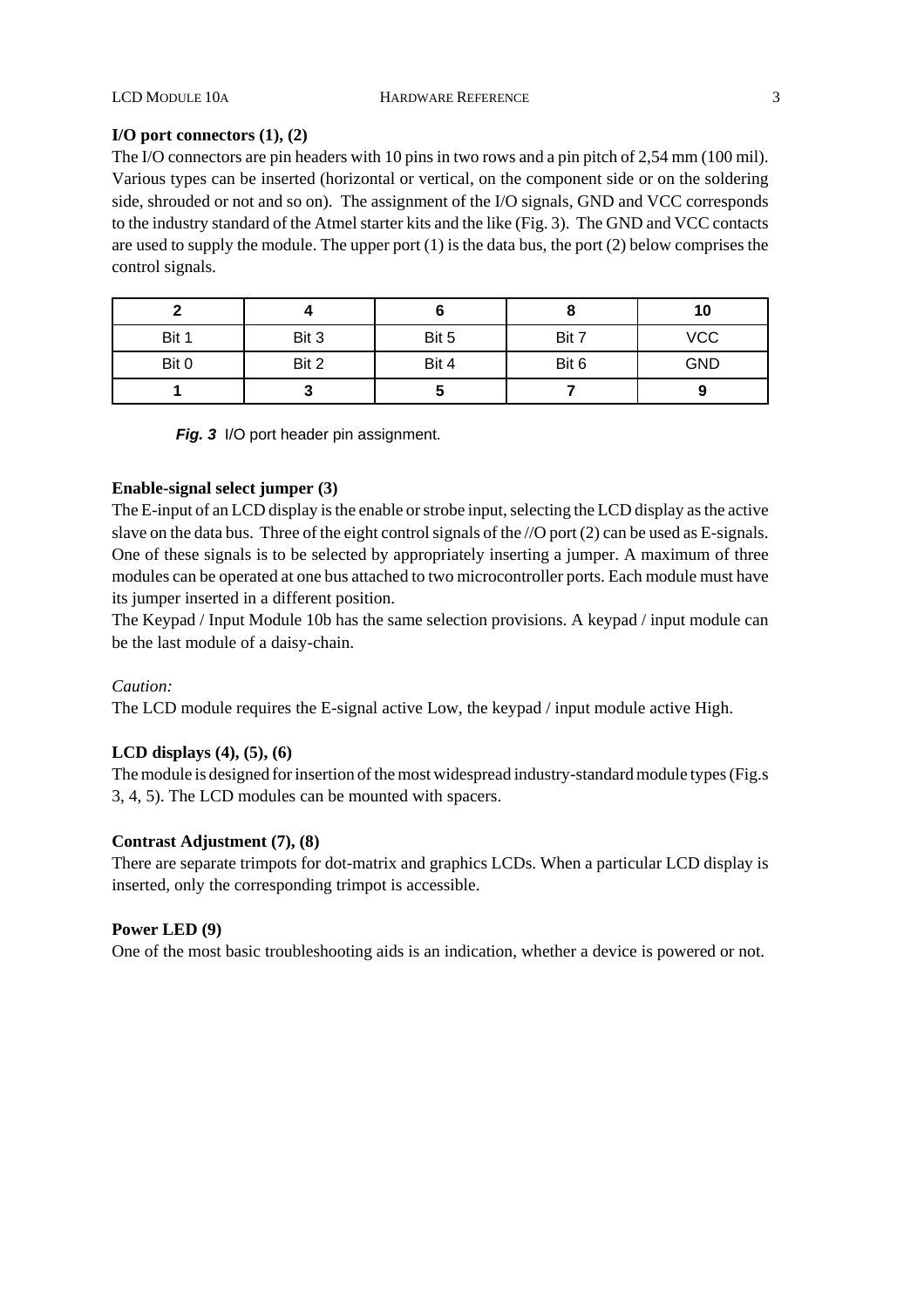

Fig. 4 Dot-matrix display; two rows of 16 characters. 16-pin connector. Footprint approx. 44 • 84 mm. Example: EA P152-NLED with controller HD44780.



Fig. 5 Dot-matrix display; four rows of 20 characters. 20-pin connector. Footprint approx. 60 • 98 mm.Example EA P204-NLED with controller HD44780.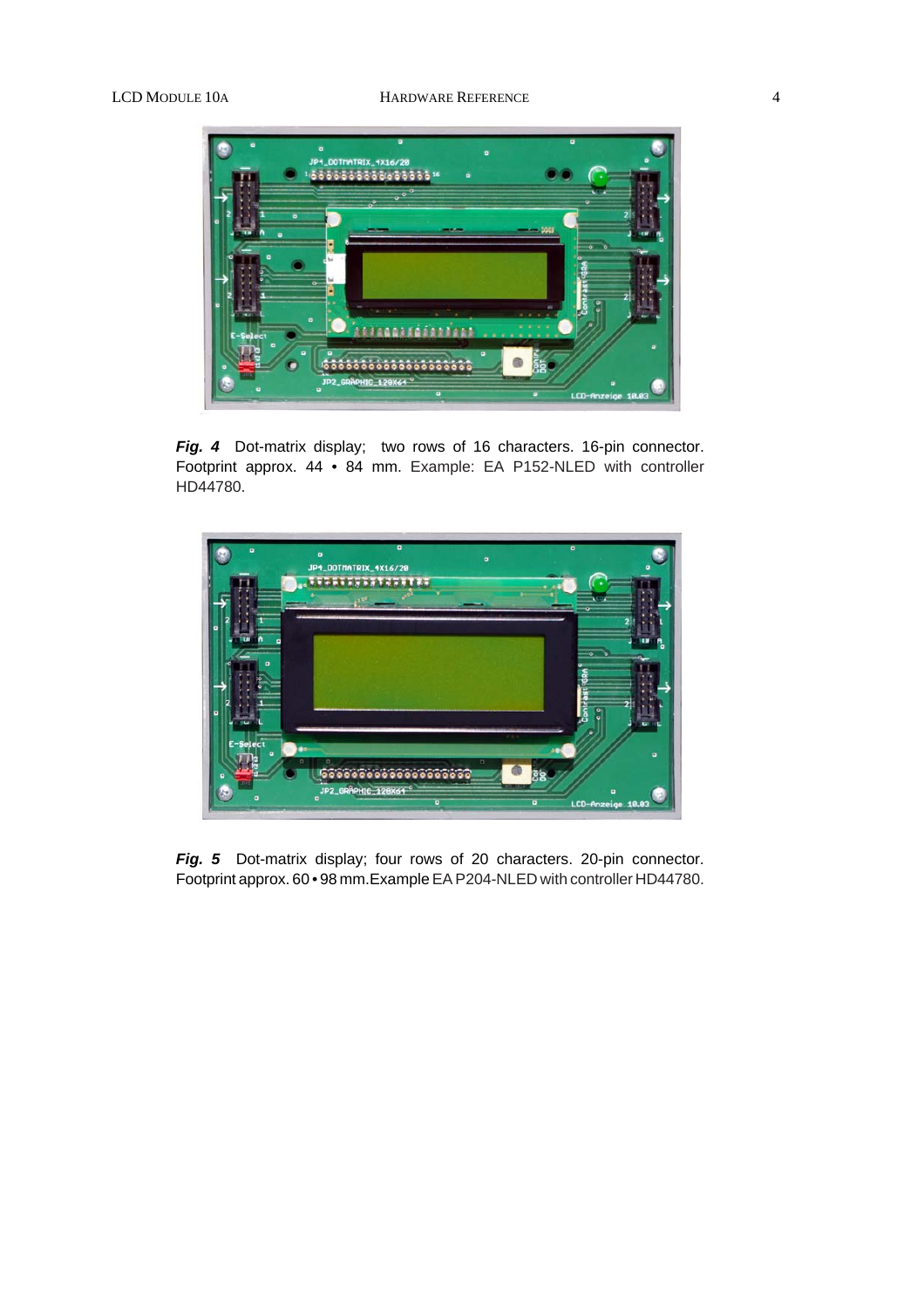

*Fig. 6* Graphical display; 128 • 64 Pixel. 20-pin connector. Footprint approx. 70 • 93 mm. Example: EA E128-6N2LW with controller HD 61202.

### **Footprints of typical LCD Displays**

The following drawings have been taken from appropriate data sheets. All measures are in mm.



*Fig. 7* Dot-matrix 2 • 16.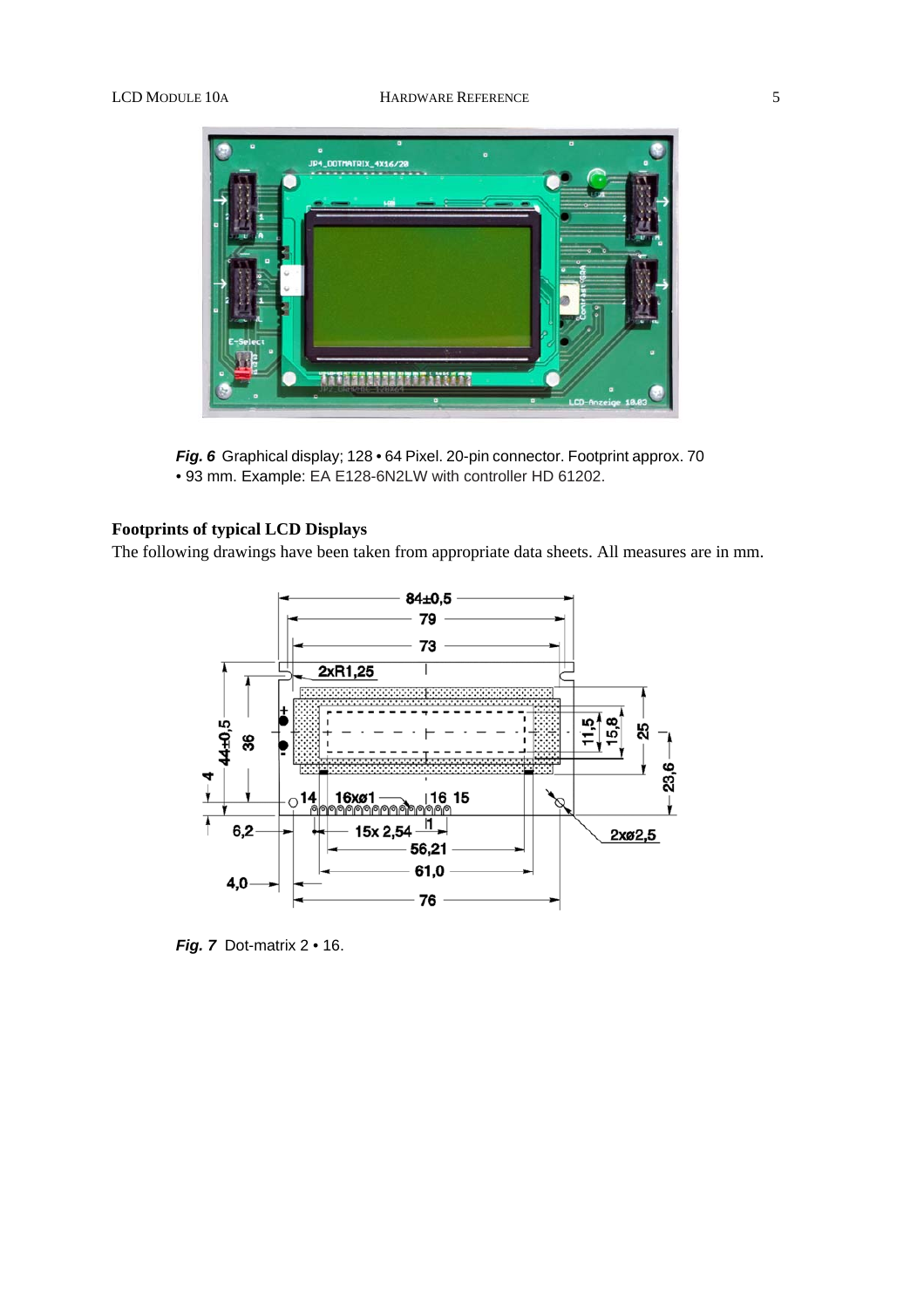

*Fig. 8* Dot-matrix 4 • 20.



*Fig. 9* Graphical 128 • 64.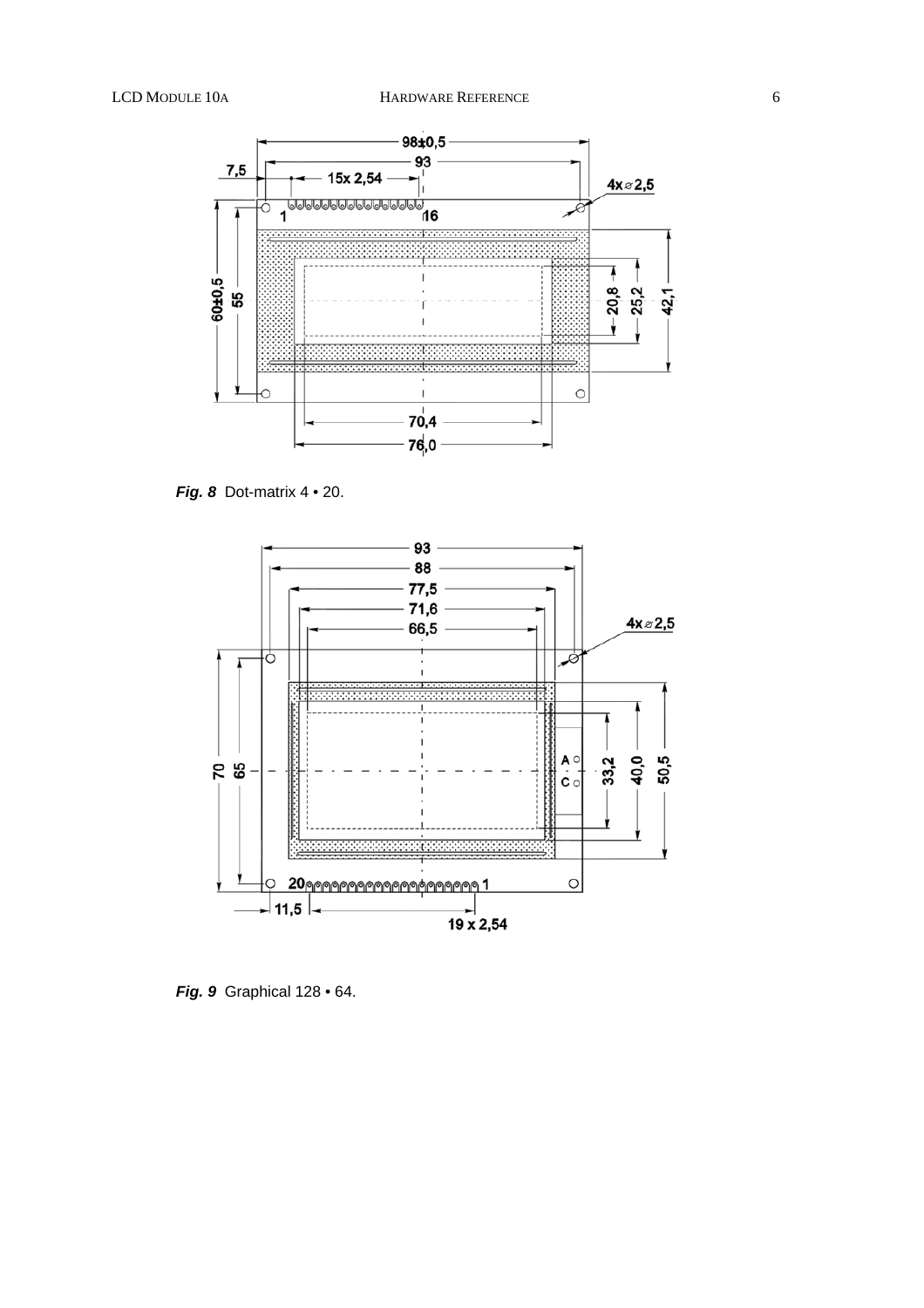### **Dot-matrix 2 rows (4):**

| 14   | 12  | 10 | 11        | 10                        | a | R | 6 |           |            |  | 16                        |  |
|------|-----|----|-----------|---------------------------|---|---|---|-----------|------------|--|---------------------------|--|
| l D7 | D6. | D5 | <b>D4</b> | ⊦   D3   D2   D1   D0   E |   |   |   | $R/W#$ RS | <b>VEE</b> |  | <u>IVDDIGNDILED+ILED−</u> |  |

**Dot-matrix 4 rows (5):**

|             |    |    |      | 6                        | -              | $\circ$ | a  | $\overline{A}$ |    | ÷              | ◡  | 4  | ~ |      |
|-------------|----|----|------|--------------------------|----------------|---------|----|----------------|----|----------------|----|----|---|------|
| <b>IGND</b> | -- | RS | R/W# | $\overline{ }$<br>⊢<br>- | D <sub>0</sub> | D1      | D2 | D <sub>3</sub> | ∩∆ | D <sub>5</sub> | D6 | D7 |   | $-1$ |

### **Graphical (6):**

| 20   | 19           | ۱O<br>O     |      | 16              | . .             | L  | $\overline{10}$<br>۰J | $\overline{A}$<br>. . |    | 10             | u              |                |                |        |      |        |            |            |            |
|------|--------------|-------------|------|-----------------|-----------------|----|-----------------------|-----------------------|----|----------------|----------------|----------------|----------------|--------|------|--------|------------|------------|------------|
| LED- | $ -$<br>LED+ | <b>VOUT</b> | RST# | CS <sub>2</sub> | CS <sub>1</sub> | D7 | D <sub>6</sub>        | D <sub>5</sub>        | D4 | D <sub>3</sub> | D <sub>2</sub> | D <sub>1</sub> | D <sub>0</sub> | -<br>- | R/W# | $D/$ # | <b>VEE</b> | <b>VDD</b> | <b>GND</b> |

 $GND = VSS: 0 V (Ground).$ 

VDD:  $+ 5 \text{ V } ((= \text{VCC}).$ <br>VEE: Contrast voltage

Contrast voltage input.

VOUT: Contrast voltage output.

Fig. 10 The LCD connectors.

# **The Programming Interface**

|                                  |    |    |    | ັ  |  |  |    |  |  |  |  |  |
|----------------------------------|----|----|----|----|--|--|----|--|--|--|--|--|
| n7                               | D6 | ገ⊏ | D4 | D3 |  |  | D( |  |  |  |  |  |
| Input and output (bidirectional) |    |    |    |    |  |  |    |  |  |  |  |  |

*Fig. 11* The data bus.

|                |                |       | 4      | ⌒<br>ັ | ╭  |      |                 |  |  |  |  |  |  |
|----------------|----------------|-------|--------|--------|----|------|-----------------|--|--|--|--|--|--|
| E <sub>3</sub> | E <sub>2</sub> | RST#* | $CS2*$ | $CS1*$ | E1 | R/W# | $R/S$ ; $D/I#*$ |  |  |  |  |  |  |
|                | Output         |       |        |        |    |      |                 |  |  |  |  |  |  |

\*: Graphical display.

Fig. 12 The control and strobe signals.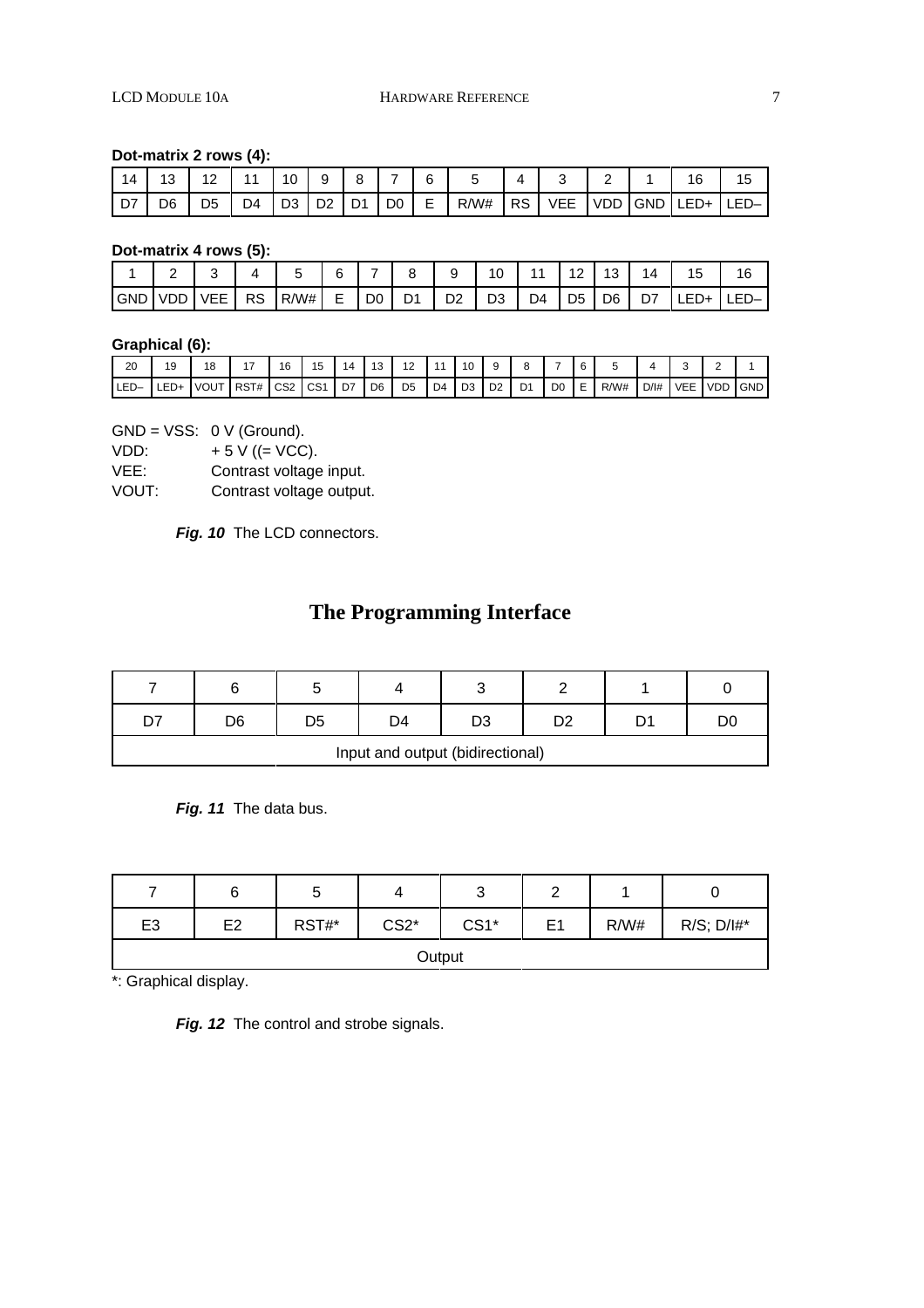### *Notes:*

- 1. To each module, a particular enable-signal (E) must be assigned. Pay attention to the level at which the signal is active. The E-signal of a typical LCD display is active high. To hold the display in the idle state,  $E = 0$  shall be programmed. A counterexample is the keypad/input module 10b. Its E-input is active low. Hence the idle state requires  $E = 1$  to be programmed.
- 2. The data bus should not float too long. An inactive bus should be programmed for output (parking the bus) or programmed for input with pull-up resistors active.
- 3. Typical dot-matrix displays have pull-up resistors built in, wherever graphical displays have none.
- 4. Th data bus should be parked at High level (FFH bit pattern). So no current will be drawn over the display's pull-up resistors.
- 5. A preferred configuration: an LCD display configured to E1, eventually a second display to E2, and the keypad/input module to E3.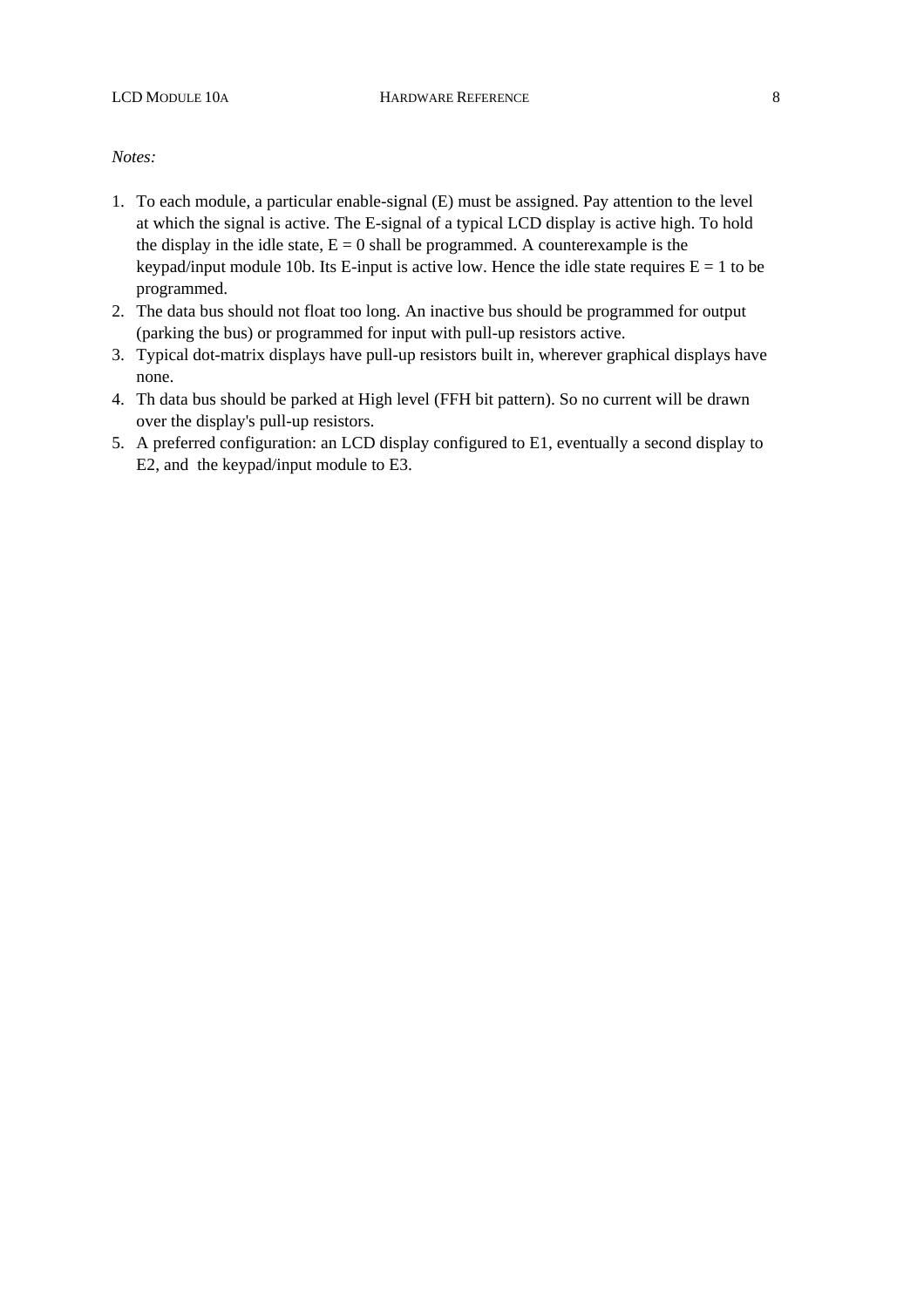# **LCD Module 10a in Action – A Photo Gallery –**

LCD module attached to an Atmel STK 500 starter kit.



A provisional test setup to compare LCD with OLED displays.

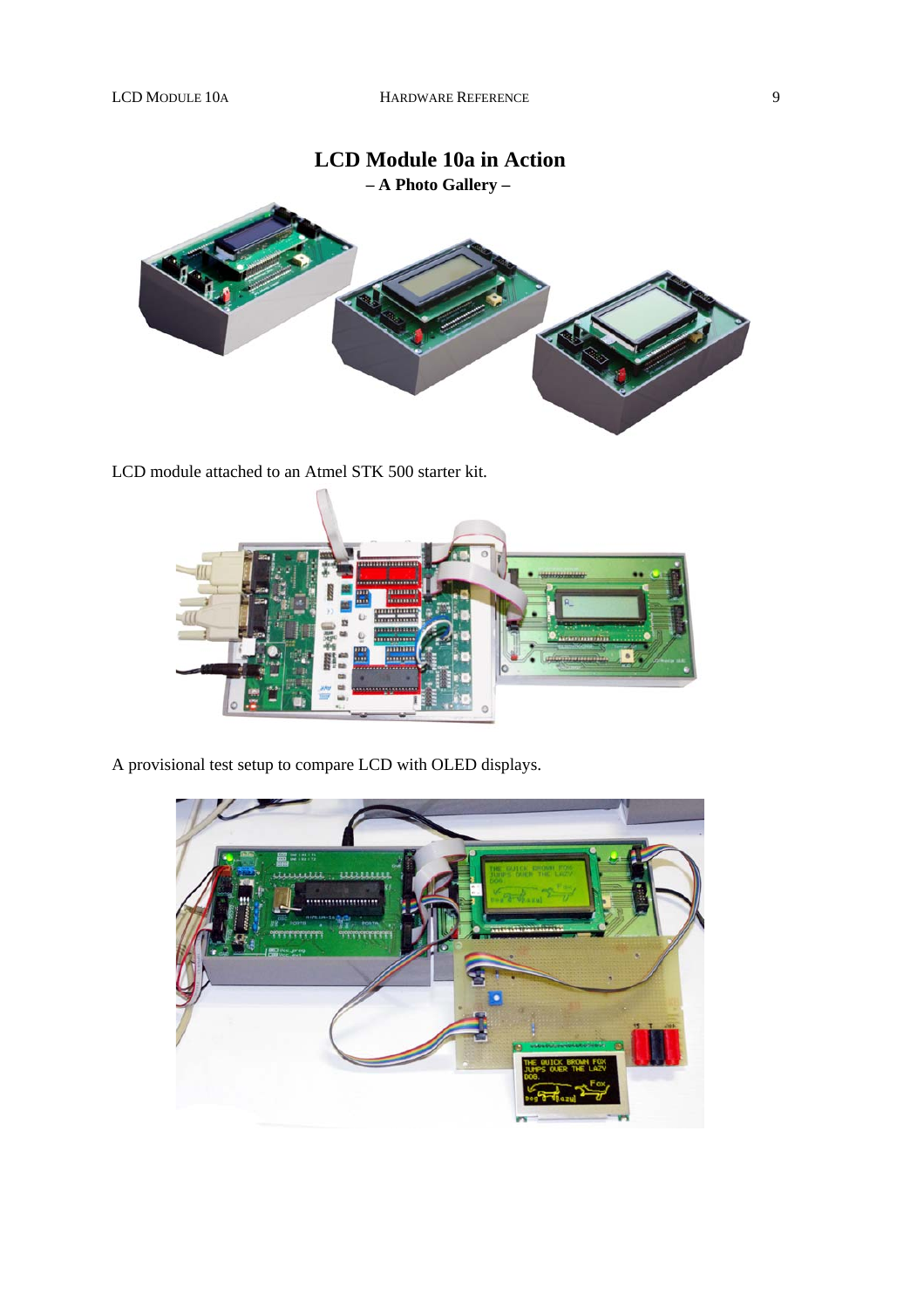## A graphical display example.

QUICK BROWN FOX **THE** JUMPS OVER THE LAZY **DOG** THE PERSON NAMED IN

A student's exercise. A digital voltmeter is to be implemented. The general-purpose adapter in front of the LCD module delivers the analog voltage to the microcontroller's analog-to-digital converter.